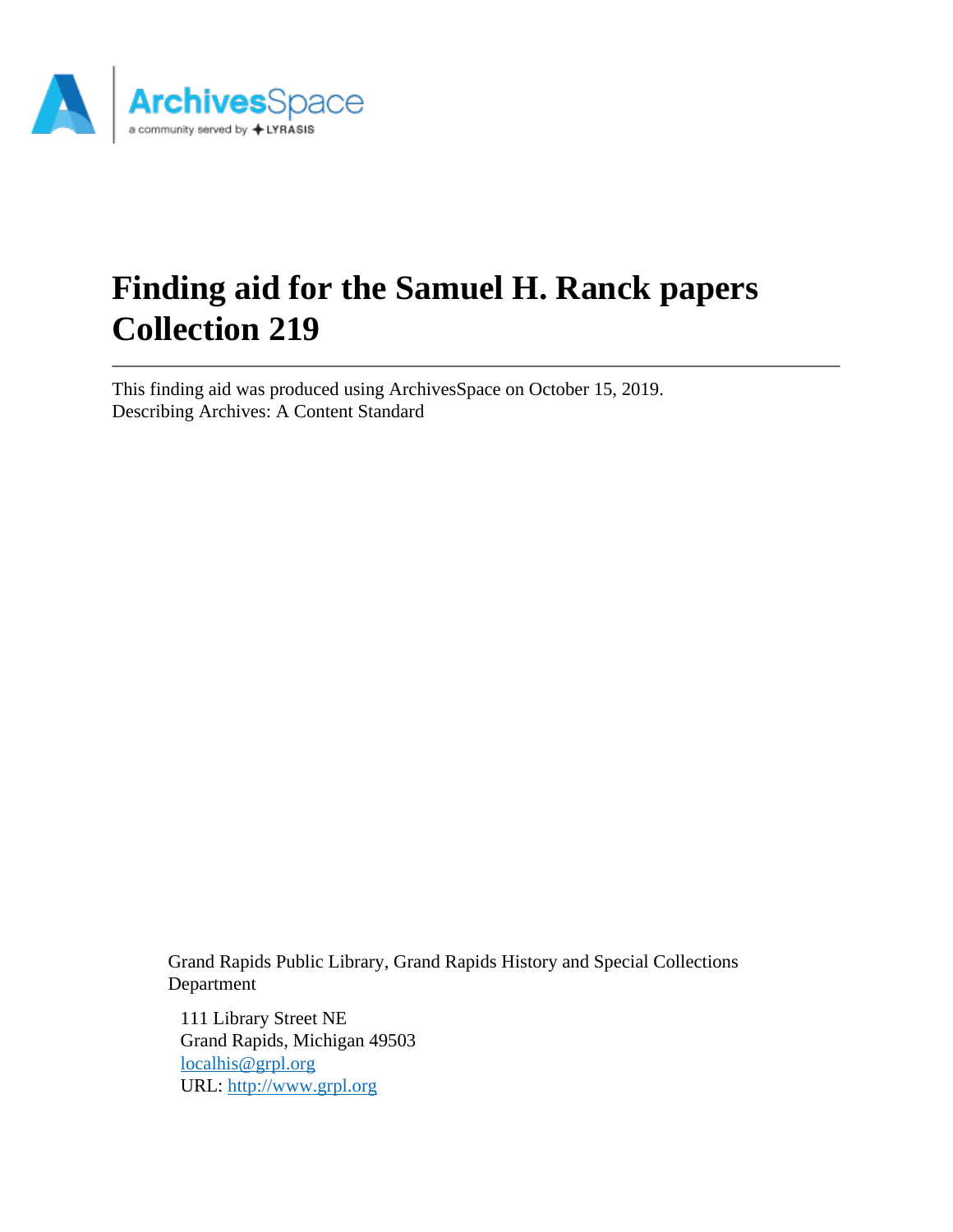## <span id="page-1-0"></span>**Table of Contents**

| 13 |
|----|
|    |
|    |
|    |
|    |
|    |
|    |
|    |
|    |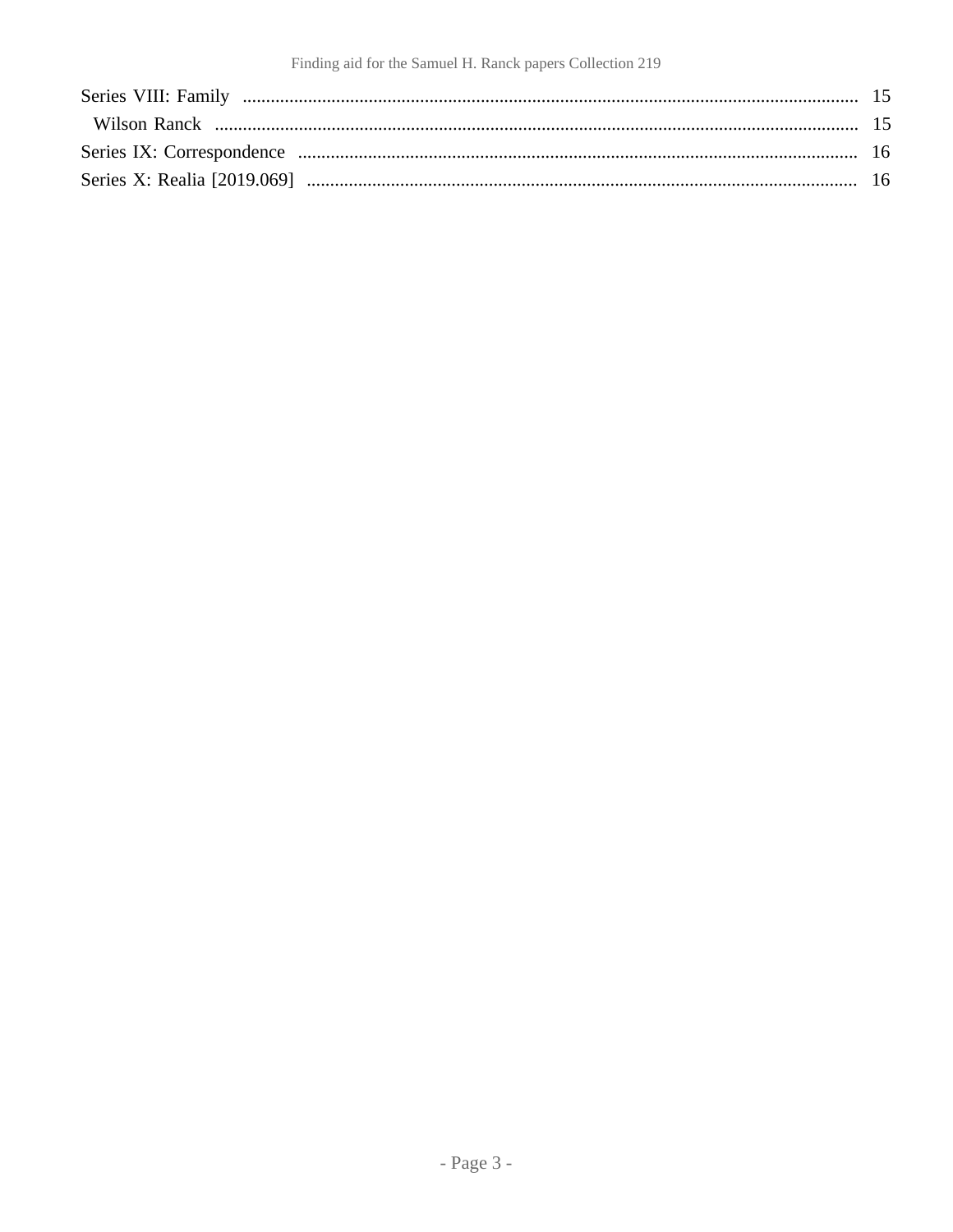## <span id="page-3-0"></span>**Summary Information**

| <b>Repository:</b>                                              | Grand Rapids Public Library, Grand Rapids History and Special<br><b>Collections Department</b>                                                                                                                                                                                                                                                                                                                                                                                                                                                                                                                                                                                                                                                                                                                               |  |
|-----------------------------------------------------------------|------------------------------------------------------------------------------------------------------------------------------------------------------------------------------------------------------------------------------------------------------------------------------------------------------------------------------------------------------------------------------------------------------------------------------------------------------------------------------------------------------------------------------------------------------------------------------------------------------------------------------------------------------------------------------------------------------------------------------------------------------------------------------------------------------------------------------|--|
| <b>Creator:</b>                                                 | Ranck, Samuel Haverstick                                                                                                                                                                                                                                                                                                                                                                                                                                                                                                                                                                                                                                                                                                                                                                                                     |  |
| <b>Title:</b>                                                   | Samuel H. Ranck papers                                                                                                                                                                                                                                                                                                                                                                                                                                                                                                                                                                                                                                                                                                                                                                                                       |  |
| ID:                                                             | Collection 219                                                                                                                                                                                                                                                                                                                                                                                                                                                                                                                                                                                                                                                                                                                                                                                                               |  |
| <b>ID</b> [Archivists<br><b>Toolkit</b><br>Database::RESOURCE]: | 228                                                                                                                                                                                                                                                                                                                                                                                                                                                                                                                                                                                                                                                                                                                                                                                                                          |  |
| Date [inclusive]:                                               | 1787-1952                                                                                                                                                                                                                                                                                                                                                                                                                                                                                                                                                                                                                                                                                                                                                                                                                    |  |
| <b>Physical Description:</b>                                    | 2.8 Linear Feet Eight boxes                                                                                                                                                                                                                                                                                                                                                                                                                                                                                                                                                                                                                                                                                                                                                                                                  |  |
| Language of the<br><b>Material:</b>                             | English                                                                                                                                                                                                                                                                                                                                                                                                                                                                                                                                                                                                                                                                                                                                                                                                                      |  |
| Abstract:                                                       | Samuel H. Ranck (1866-1952) was director of the Grand Rapids Public<br>Library, Grand Rapids, Michigan for 37 years, covering the years<br>1904-1941. He was also an outdoor lover, an active member of the<br>Grand Rapids community and a member of numerous organizations<br>and associations throughout the state of Michigan and the nation.<br>This collection contains bibliographical information about Ranck and<br>various writings by Ranck. The bulk of the collection is photographs,<br>diaries, writings and correspondence from his experience as an<br>American Library Association librarian at Base Sector No. 1 in St.<br>Nazaire, France, during World War I. Also included are various photos<br>of Ranck, Franklin and Marshall College books, books read by Ranck<br>and letters by his son, Wilson. |  |

**^** [Return to Table of Contents](#page-1-0)

## <span id="page-3-1"></span>**Biographical / Historical**

Samuel Haverstick Ranck was born near Lancaster, Pennsylvania, October 23, 1866, the oldest son of Jacob Eby and Martha Bausman (Haverstick) Ranck. At age 16, Ranck went to First Pennsylvania Normal School for two years and taught at a rural district school in Lancaster County for the winters of 1885-1886 and 1886-1887 before finishing his education. He graduated with an A.B. from Franklin and Marshall College in 1892. He also received his master's degree there in 1895 by writing a thesis entitled "The Early History of the Struggle for the Higher Education of Women."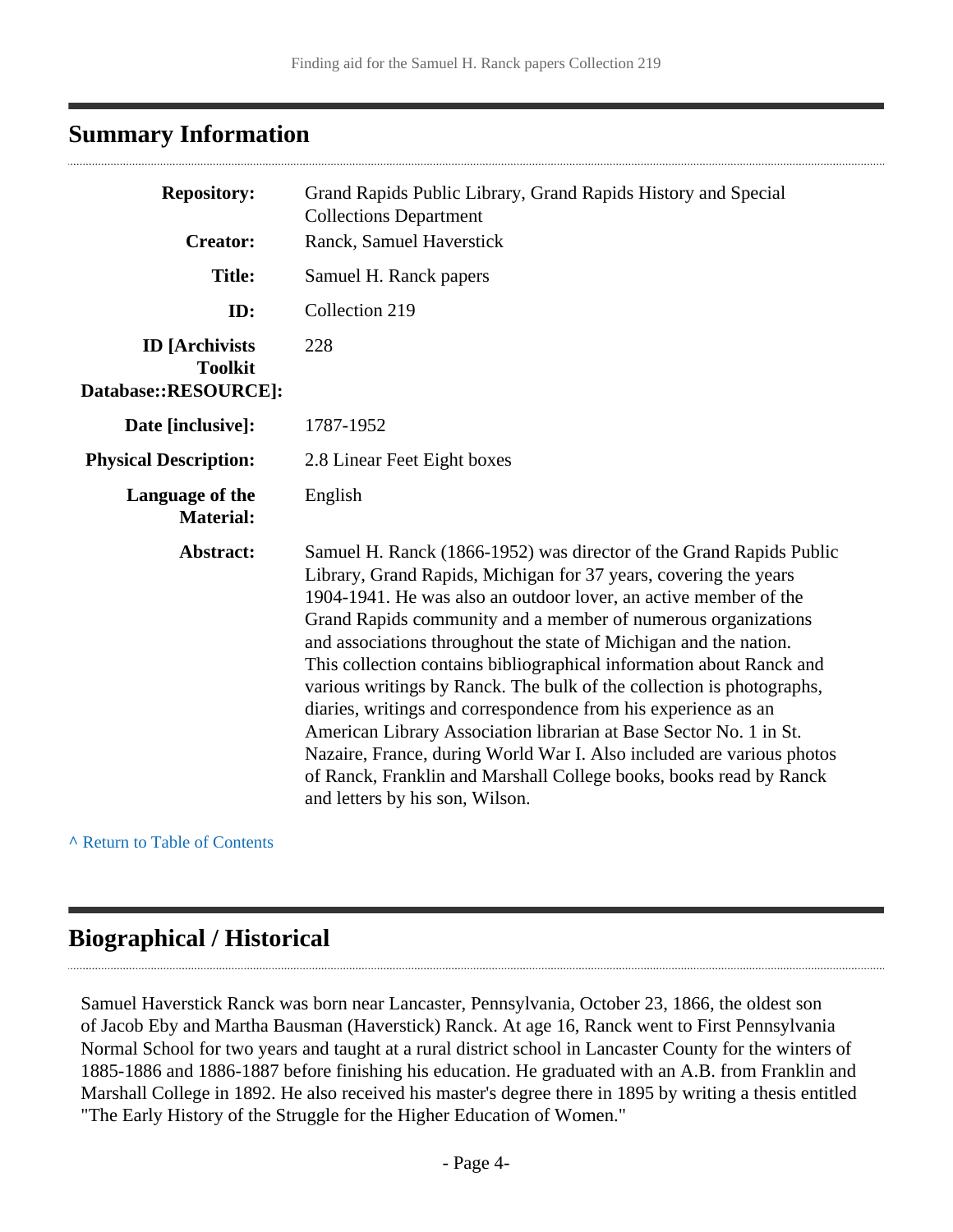Ranck started out his college career as a geology major, but found that he had a natural love for books. During his freshman year of college, he was selected to be an assistant in the Goethean Literary Society Library. For two years he served as librarian, during which he reorganized and re-catalogued approximately 6,000 volumes. In 1892, three months before his graduation, he went to the Enoch Pratt Free Library in Baltimore, Maryland and became a librarian's assistant. In 1898, he became assistant librarian, a position he held until 1904 when he excepted a job offer from the Grand Rapids Public Library to be a librarian.

Under Ranck's administration, the number of volumes the Grand Rapids Public Library owned increased from 60,000 to 400,000. He also succeeded in building what was said to be the largest and most important collection of books on furniture in America. He changed the library card membership from two years to four and within a year, the number of library cards increased. He allowed non-residents to become members for a fee and the non-resident children who attended the public school to be treated like resident children. He also made it possible for traveling men and transients to check out books and for corporations, societies and other institutions to be able to check-out more books than before. He also contributed a number of writings on the problems of financing, heating and ventilating a library.

As an outdoor lover, Ranck's favorite hobby was canoeing and he succeeded in canoeing nearly 60 rivers in the United States and wrote several books about his voyages. He also spent most of his summers on his Woodbrooke Farm tending his 35 acres of land. As an active member of the Grand Rapids community, Ranck founded the Grand Rapids branch of the Anti-Tuberculosis Society in 1905 and served as president for two years (1934-1936), when he later became honorary vice president. He also served as secretary for the Grand Rapids Historical Society (1905-?) and as chairman for the Citizens Committee, which was responsible for inaugurating the block system for numbering houses in Grand Rapids. Ranck was also a member and secretary of the Executive Committee of the Campau Centennial Celebration in 1926. In 1928, he was secretary-treasurer of the Board of Trustees of the David Wolcott Kendal Memorial School of Art. He was also a director of the Grand Rapids branch of the Izaak Walton League of America and president of the Phi Beta Kappa Grand Rapids branch (1925). He belonged to the University of Michigan Alumni Club of Grand Rapids and was an honorary life member of the Grand Rapids Teachers Club. He was elected as an honorary life member of the Grand Rapids Association of Commerce because of his contributions to the civic life of the community. Ranck also helped reorganize the prison libraries of Michigan State prisons. After 37 years, Ranck retired from the position of librarian on July 1, 1941.

In addition to the already mentioned positions, organizations, and associations, Ranck served as: the editor of the Franklin and Marshall College Catalog of Officers and Students (1887-1903), chairman of the Publishing Committee and editor of the Franklin and Marshall College Alumni Association's publication (1895), contributor to the Library Journal (1896), president of the Advisory Council of Alumni of Franklin and Marshall College (1903-1925) and member (1903-1938), president of the Michigan Library Association (1905-1907) and life member of Executive Committee, member of the American Library Institute (1908-?), member of the Executive Board of the American Library Association (1915-1918) and first vice president (1921-1922), member of the Michigan State Board of Library Commissioners (1919-1921), librarian for American Library Association at Camp Custer (1918), and librarian representative for American Library Association at St. Nazaire, France, Base Section No.1, where he was put in charge of some 300 libraries(1919). Ranck was honorary member or life member of the following organizations and associations: Michigan State Horticultural Society, National Geographic Society, American Historical Association, Maryland Historical Association, Lancaster County Historical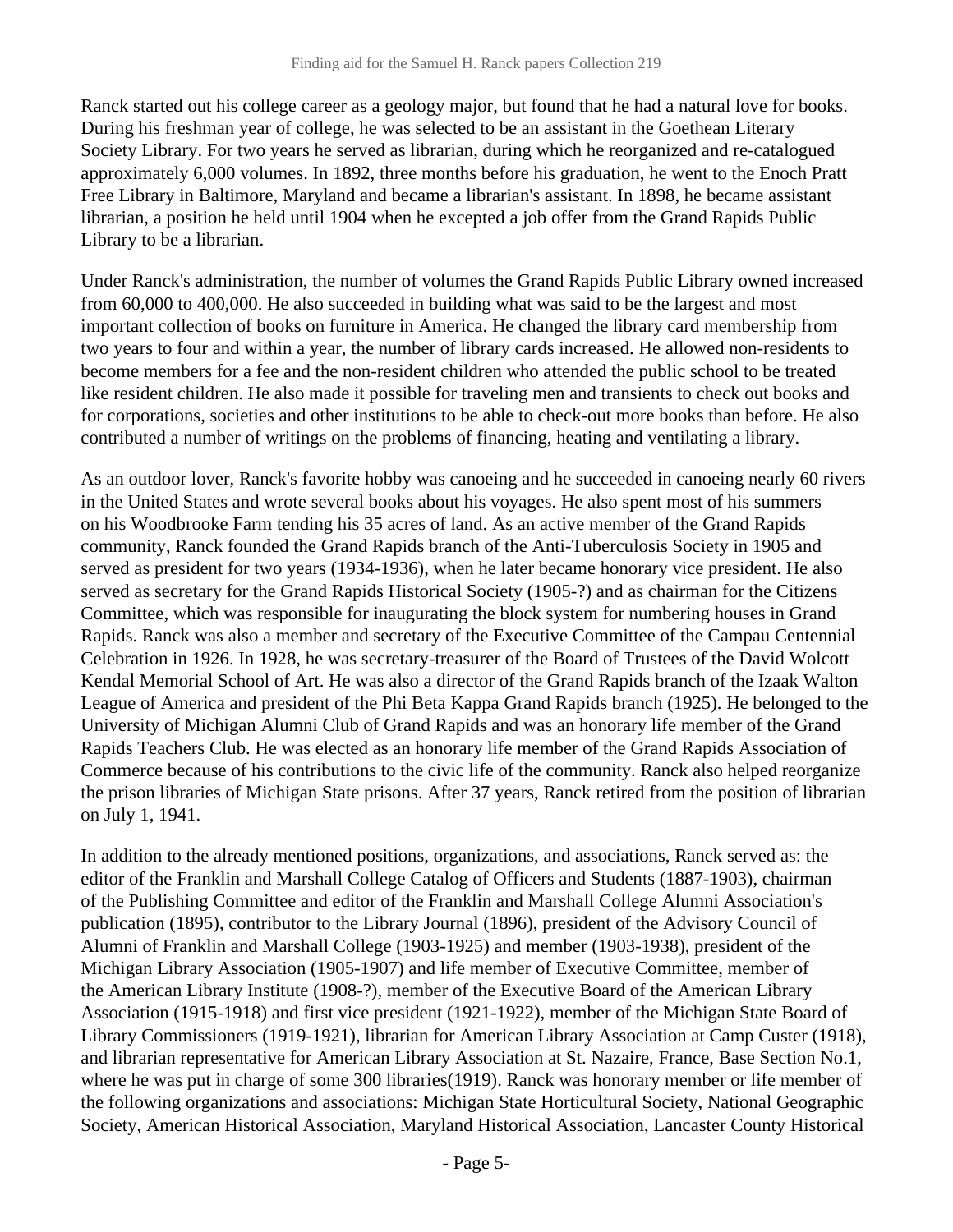Society, Michigan Pioneer and Historical Society, Bibliographical Society of America, Camera Club, University life (a founder), Boat and Canoe Club, Furniture Designers Association, and Schubert Club.

Ranck was married to Judith Anne Blackburn, October 15, 1901, and they had three children: Elizabeth Powell (married Charles E. Hodgman), Theodore Valentine, and Wilson Marcy. Mrs. Ranck died December 4, 1936, in Grand Rapids. Samuel Ranck died Friday, December 19, 1952.

**^** [Return to Table of Contents](#page-1-0)

## <span id="page-5-0"></span>**Administrative Information**

### **Publication Statement**

Grand Rapids Public Library, Grand Rapids History and Special Collections Department

111 Library Street NE Grand Rapids, Michigan 49503 [localhis@grpl.org](mailto:localhis@grpl.org) URL:<http://www.grpl.org>

#### **Immediate Source of Acquisition**

Samuel H. Ranck, Joann Dodson, Marjorie and David A. Wiltse and Michigan National Youth Administration. Accession numbers 1998.059, 1986.391, P2006.057, 2019.068, 2019.069

**^** [Return to Table of Contents](#page-1-0)

## <span id="page-5-1"></span>**Related Materials**

### **Related Materials**

Collection 109, GRPL Administrative Archives. Contains documents created by Ranck as Director of the Library.

Collection 141, Grand Rapids Historical Society Collection. Contains documents related to Ranck's participation in this organization.

Ranck was active in many organizations in Grand Rapids, and could potentially show up in correspondence or in activities within several archival collections.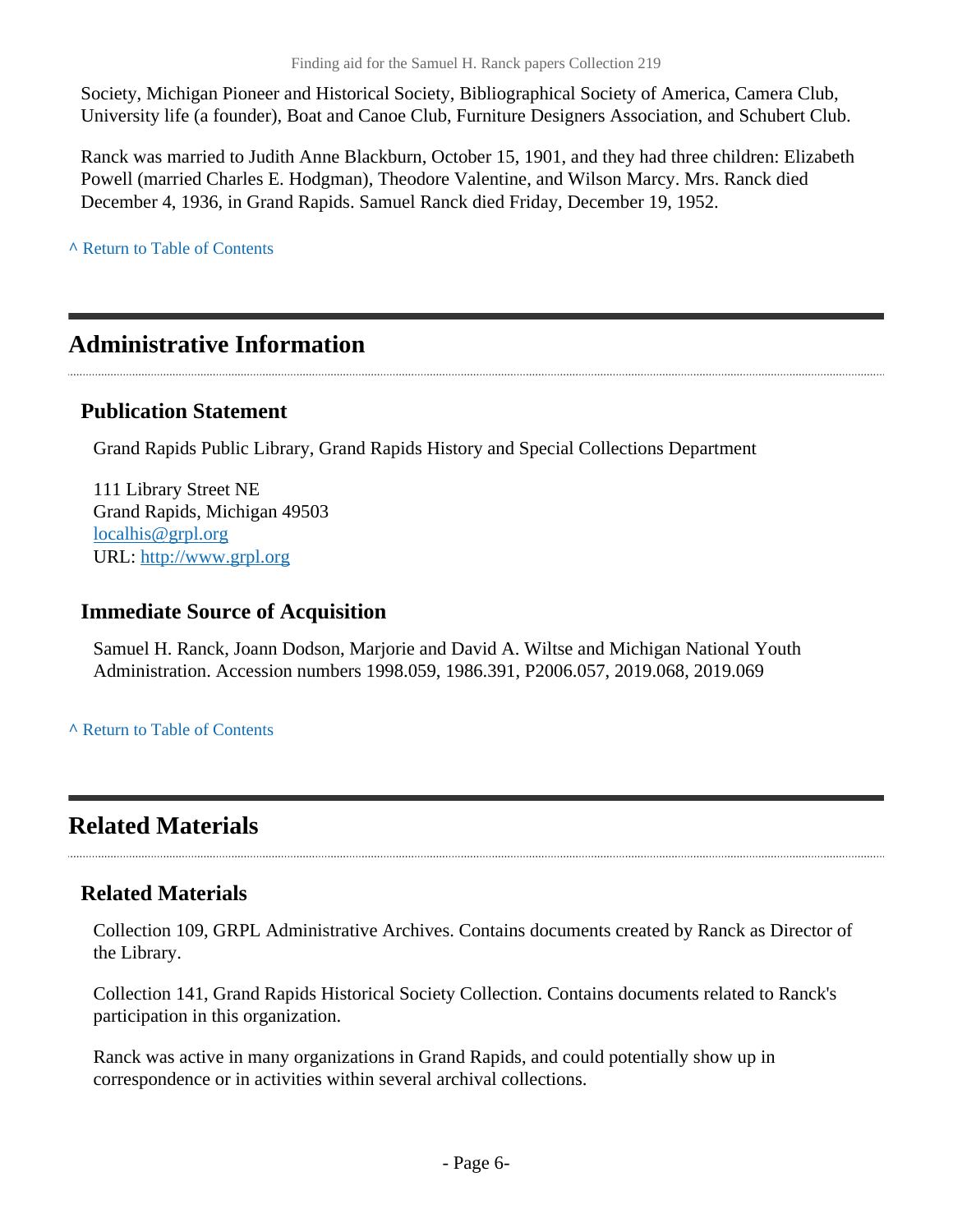#### **^** [Return to Table of Contents](#page-1-0)

## <span id="page-6-0"></span>**Controlled Access Headings**

- Public libraries
- World War, 1914-1918 -- Libraries
- World War, 1914-1918 -- War work
- Grand Rapids (Mich.) -- History
- Ranck, Samuel Haverstick
- Grand Rapids Public Library (Grand Rapids, Mich.)

## <span id="page-6-1"></span>**Collection Inventory**

### <span id="page-6-2"></span>**Series I. Biographical**

#### **Scope and Contents**

Included here is information about Ranck, including a Citizens Historical Association biography, magazine & periodical articles about him. Also here is information from his Canoe trips following the 17th century path of Pere Marquette, including a diary from the summer of 1931.

### <span id="page-6-3"></span>**General Articles about Ranck. Arranged by date**

| <b>Title/Description</b>                                                                          | <b>Instances</b> |          |
|---------------------------------------------------------------------------------------------------|------------------|----------|
| The Unionite, (1922) "Our Chief Librarian."                                                       | Box 1            | Folder 1 |
| Going Somewhere with Sam Ranck, by A.P. Johnson; Collier's,<br>The National Weekly, 1923-01-06    | Box 7            | Folder 3 |
| The Grand Rapids Spectator "Who's Who in Grand Rapids-VII,"<br>Jan. 28, 1928.                     | Box 1            | Folder 1 |
| The Commonwealth "Our Librarian Is a Worker as Well as<br>Thinker," Jan. 1928. Facsimile.         | Box 1            | Folder 1 |
| Town County Review, "Samuel H. Ranck, Of Grand Rapids,<br>Mich.," Nov. 1, 1933.                   | Box 1            | Folder 1 |
| Citizens Historical Association in Indianapolis, May 3, 1941.                                     | Box 1            | Folder 1 |
| A cartoon by Ray Barnes from Razzing the Rapids, N.D.                                             | Box 1            | folder 1 |
| "Samuel H. Ranck, Former Librarian, Dies at 86." newspaper<br>article, source unknown. Facsimile. | Box 1            | Folder 1 |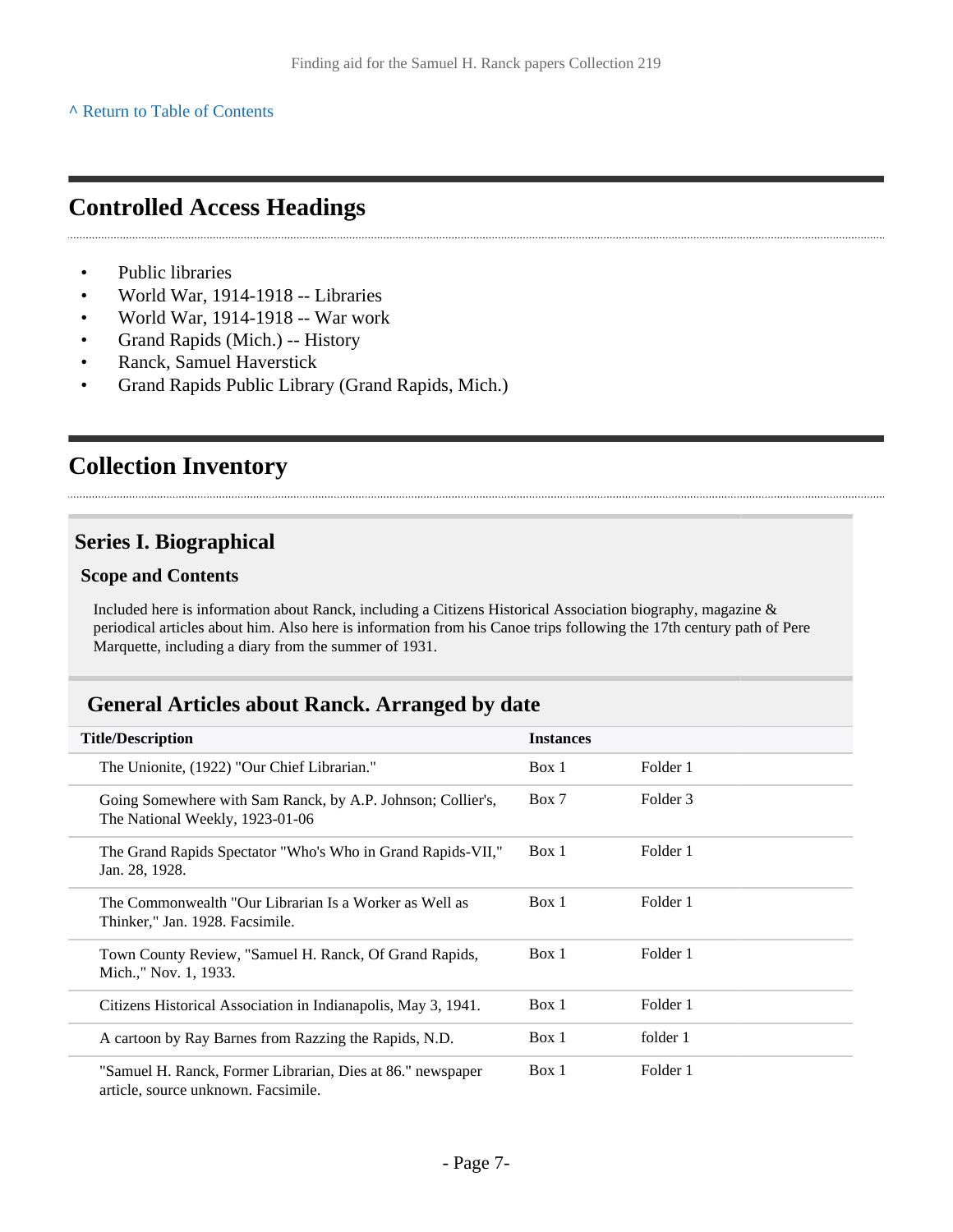Grand Rapids Press, Dec. 20, 1952. "Funeral Services on Monday For S.H. Ranck, Ex-Librarian." Facsimile. On microfilm.

Box 1 Folder 1

### **Writings about Ranck**

<span id="page-7-0"></span>

| WALKING GOOGL IMMICH                                                                                             |                  |          |
|------------------------------------------------------------------------------------------------------------------|------------------|----------|
| <b>Title/Description</b>                                                                                         | <b>Instances</b> |          |
| Biographical writing by an unknown author.                                                                       | Box 2            | Folder 1 |
| The Grand Rapids Herald "Biographical Information," for<br>Samuel H. Ranck by his son William M. Ranck.          | Box 2            | Folder 1 |
| "Rogue River, May 14, 15, and 16, 1909," author unknown.                                                         | Box 2            | Folder 2 |
| Evening Press, Sept. 15, 1904. "Man for Librarian." Facsimile.                                                   | Box 1            | Folder 2 |
| Grand Rapids News, March 11, 1912. "Walk 25 Miles on<br>Frozen Lake."                                            | Box 1            | Folder 2 |
| Bulletin of the Grand Rapids Library, December 1918.<br>"Librarian Ranck Sails For France."                      | Box 1            | Folder 2 |
| Collier's, Jan. 6, 1923. "Going Somewhere with Sam Ranck."<br>Facsimile. Article at Reference.                   | Box 1            | Folder 2 |
| Grand Rapids Herald, March 10, 1934. "Ranck Elected<br>President of G.R. TB Society." Facsimile.                 | Box 1            | Folder 2 |
| Women's City Club, Outdoor Number. "The Historical Society<br>Meets At Woodbrooke Farm" by Annie Archer Pollard. | Box 1            | Folder 2 |

## <span id="page-7-1"></span>**Canoe Trips**

| <b>Title/Description</b>                                                                                                                                                     | <b>Instances</b> |           |
|------------------------------------------------------------------------------------------------------------------------------------------------------------------------------|------------------|-----------|
| Pam bnd."Canoeing Down the Tahquemanon River." Formerly<br>M91.R15t                                                                                                          | Box 1            |           |
| Pam bnd."Canoeing Down the Muskegon River." Formerly<br>M91.R15m                                                                                                             | Box 1            |           |
| Pam bnd. "Canoeing Down the Big Manistee River." Formerly<br>M91.R15b                                                                                                        | Box 1            |           |
| Pam bnd. "Canoeing Down the Pere Marquette River." Formerly<br>M91.R15p                                                                                                      | Box 1            |           |
| Canoe Trip, July - August 1931 [2019.069]                                                                                                                                    | Box 1            | Folder 11 |
| Bnd. Cover title "Relations of Samuel H. Ranck, Wilson Marcy,<br>Ranck, Charles E. Hodgman. About a Canoe Voyage in 1931 to<br>trace the 1666-1675 voyage of Pere Marquette" | Box 1            |           |

#### **General**

Title page: Relations of Samuel H. Ranck ... pertaining to the divers and sundry adventures, observations, and experiences of each and all in connection with a voyage by canoe from the city of Quebec on the St. Lawrence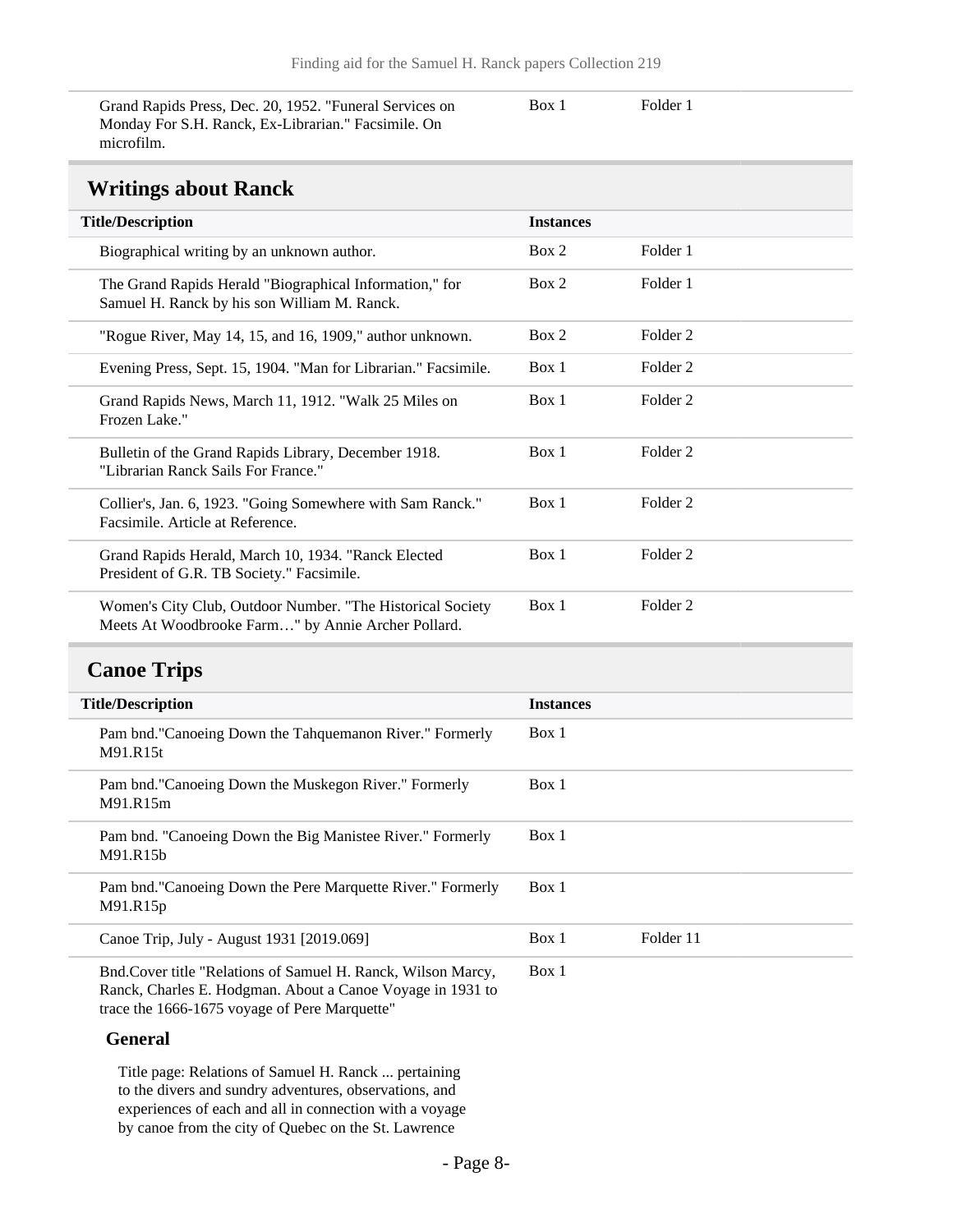River to the city of Ottawa on the Ottawa River, both in Canada, July 24 to August 16, 1931, the same being the first leg of the project to retrace the journeys in American by canoe of the illustrious Pere Marquette between the years 1666-1675 / done on the typewriter by Cecile V. Holford. Dec. 1931.

Formerly M91.R15. Includes original photographs. Samuel Ranck may have been the source of the information, subsequently typed of Ms. Holford.

Black Book Diary of Samuel Ranck. July 24 – Aug. 9 1931. Appears to be related to the Canoe trip. Box 1 Folder 4

#### **^** [Return to Table of Contents](#page-1-0)

### <span id="page-8-0"></span>**Series II: Library Related Activities**

#### **Scope and Contents**

This series is perhaps best described as a sampler of Ranck's writings, as it is believed Ranck wrote and published more widely than the limited items cited here. See also Coll. 109, for other examples of his work as head of the Grand Rapids Public Library.

#### <span id="page-8-1"></span>**Subseries A. Writings by Ranck, various topics**

| <b>Title/Description</b>                                                                                                                                                    | <b>Instances</b> |          |
|-----------------------------------------------------------------------------------------------------------------------------------------------------------------------------|------------------|----------|
| Social Service of the Public Library, by Samuel Ranck,<br>reprinted from Essays Offered to Herbert Putnam, by William<br>Warner Bishop and Andrew Keogh [2019.069], 1929    | Box 1            | Folder 3 |
| Library Journal, June 1911. "The Relation of the Public Library<br>to Technical Education," Reprint. (2 copies)                                                             | Box 1            | Folder 3 |
| Michigan Tradesman, Oct. 8, 1930. "Local Library Has Ample<br>Room for Expansion."                                                                                          | Box 1            | Folder 3 |
| The Architectural Forum. Reprint December 1927. "Ventilating<br>and Lighting Library Buildings." Reprint. Formerly<br>MKG022.R15                                            | Box 1            |          |
| Heating and Ventilating, April 1931. "Problems of Library<br>Heating and Ventilation." Reprint. Formerly M022.8.R15                                                         | Box 1            |          |
| "History of the Grand Rapids Public Library" / by Samuel H.<br>Ranck. Prepared for the Anniversary Number of the Standard-<br>Bulletin, Friday Dec. 6, 1935. Old Photocopy. | Box 2            | folder 3 |
| The Grand Rapids Herald, Nov. 1, 1914. "Writers of Books"<br>Caused Great War." Facsimile, On microfilm, About Ranck?                                                       | Box 1            | Folder 5 |
| A letter to the Editor of the Press regarding War Memorial, Feb.<br>27, 1925.                                                                                               | Box 1            | Folder 5 |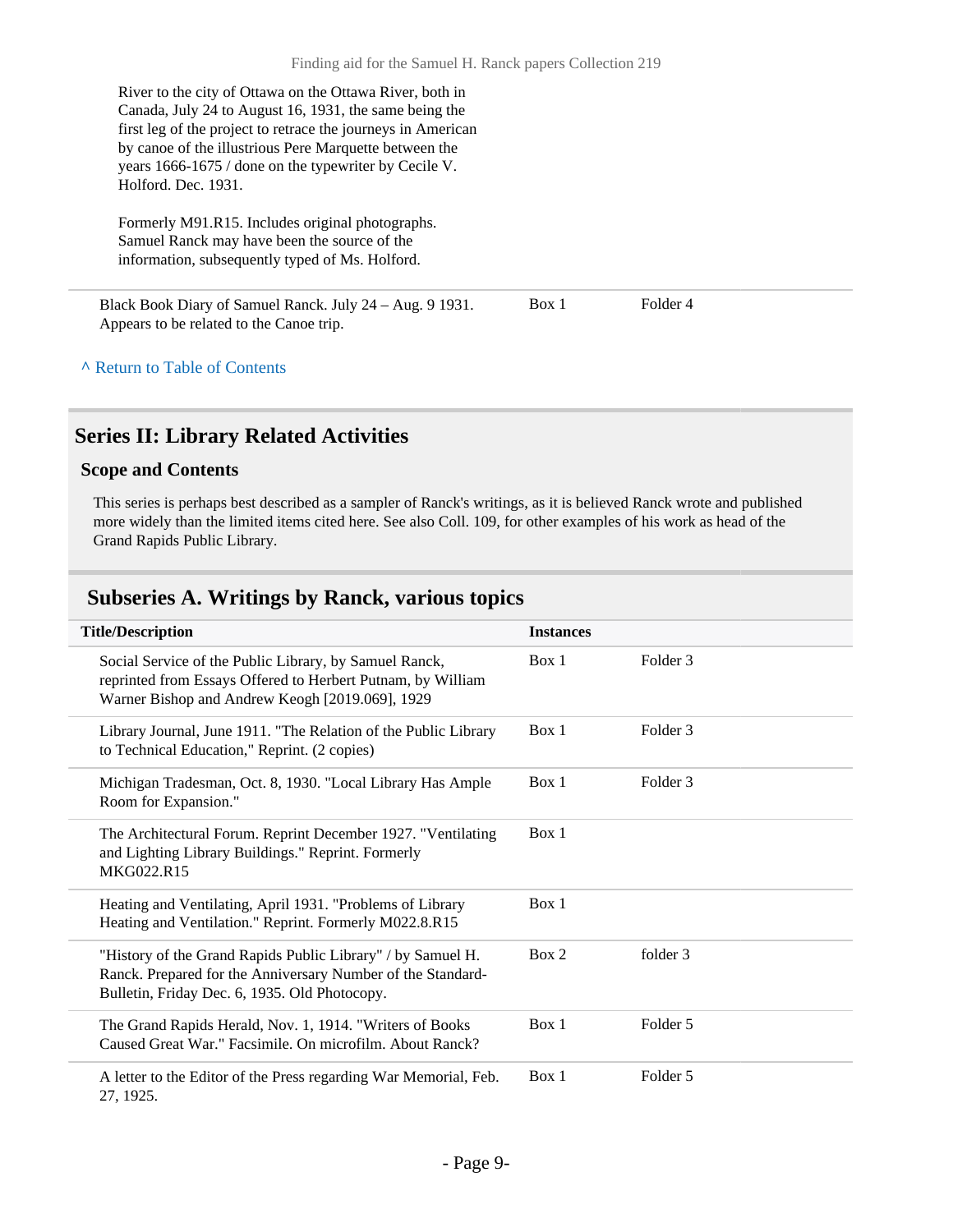| A.E.F. Bookworms fed by Librarian Ranck: Grand rapids Man<br>tells of interesting work among dough boys and sailors. GR<br>Herald. Sept. 21, 1919.                                                                            | Box 1 | Folder 6  |
|-------------------------------------------------------------------------------------------------------------------------------------------------------------------------------------------------------------------------------|-------|-----------|
| "The So-called Indian Mounds Near the Lake Shore Crossing on<br>Grand River," N.D.                                                                                                                                            | Box 2 | Folder 4  |
| The Early History of the Struggle for the Higher Education of<br>Women, thesis by Samuel H. Ranck, 1895                                                                                                                       | Box 1 | Folder 12 |
| Reading for Our Modern Civilization, text of address by Samuel<br>H. Ranck, Librarian of the Grand Rapids Public Library before<br>the Michigan Teachers Institute, at Grand Rapids, Michigan,<br>October 21, 1927 [2019.069] | Box 2 | Folder 9  |

### <span id="page-9-0"></span>**Subseries B. Miscellaneous**

| <b>Title/Description</b>                                                                         | <b>Instances</b> |           |
|--------------------------------------------------------------------------------------------------|------------------|-----------|
| Receipts, 1922. Unprocessed. 1986.381. Note: These may be<br>either personal or library related. | Box 5            | Folder 9  |
| Untitled document about architecture, only pages 5 and 6.<br>Unknown author and date. [2019.069] | Box 2            | Folder 10 |
| Draft of a letter or essay, handwritten, on part of an envelope<br>[2019.069]                    | Box 1            | folder 13 |

#### **^** [Return to Table of Contents](#page-1-0)

### <span id="page-9-1"></span>**Series III: World War I**

## <span id="page-9-2"></span>**Camp Schools in France.**

| <b>Title/Description</b>                                                                                                                                                                                            | <b>Instances</b> |          |
|---------------------------------------------------------------------------------------------------------------------------------------------------------------------------------------------------------------------|------------------|----------|
| 1. ALA Educational List. Books furnished by the American<br>Library Association for use in connection with the schools<br>established by the Army Education Commission. Paris. ALA,<br>European Headquarters, 1919. | Box 2            | Folder 5 |
| 2. Reading Course List                                                                                                                                                                                              | Box 2            | Folder 5 |
| 3. Instructions for Filing. Mar. 14, 1919.                                                                                                                                                                          | Box 2            | Folder 5 |
| 4. Six Class Inspection Reports—Army Educational<br>Commission                                                                                                                                                      | Box 2            | Folder 5 |
| 5. A letter from the Section School Officer and the Area<br>Educational Advisor for Base Section No. 1                                                                                                              | Box 2            | folder 5 |
| 6. Distribution of Educational Libraries letter from ALA-<br>January 29, 1919.                                                                                                                                      | Box 2            | Folder 5 |

## <span id="page-9-3"></span>**War Service, Misc. Documents.**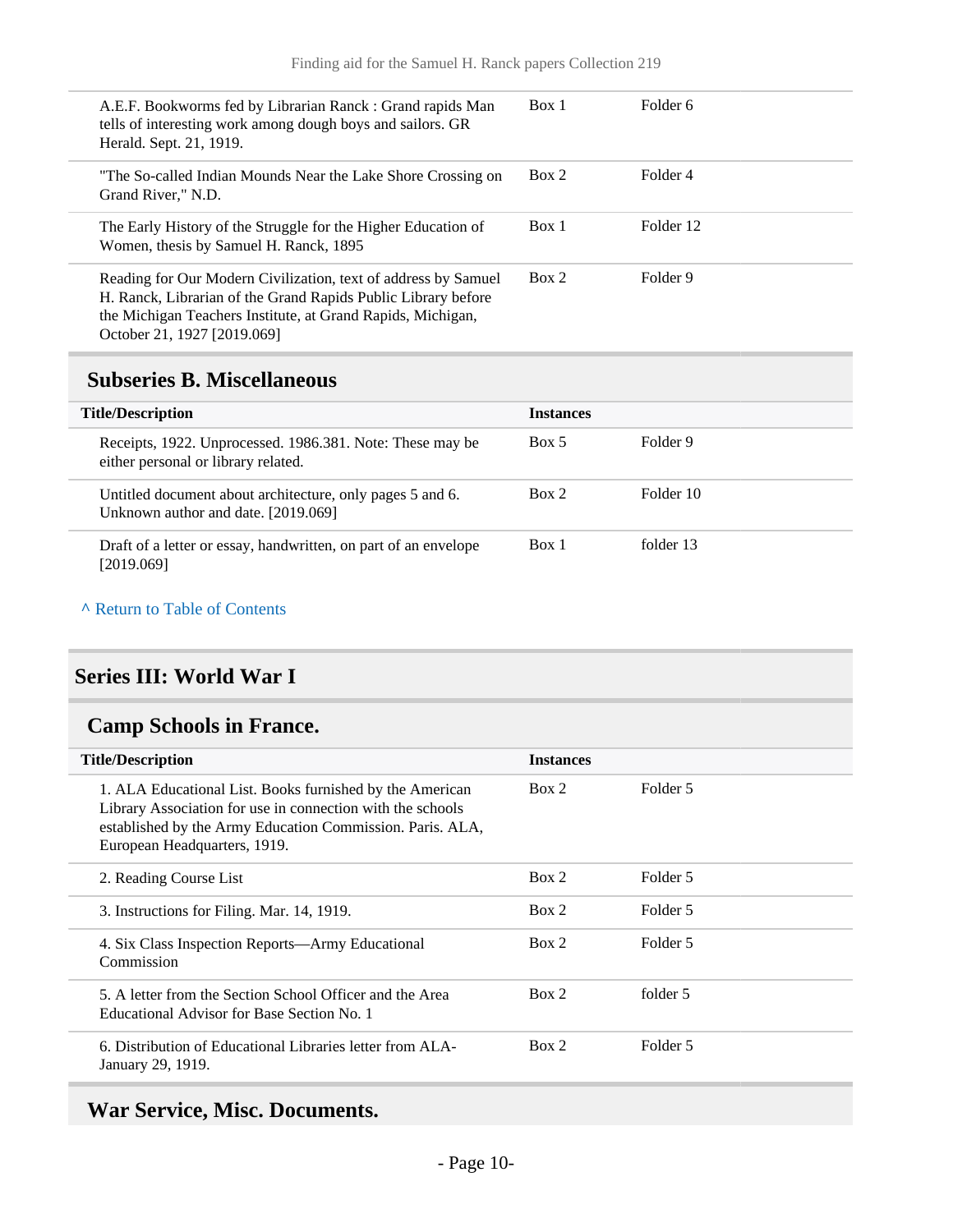| <b>Title/Description</b>                                                           | <b>Instances</b> |          |  |
|------------------------------------------------------------------------------------|------------------|----------|--|
| Books, Ships, Service Supplies, and Expense Account                                | Box 2            | Folder 6 |  |
| 1. A List of Ship Names, Number of Officers and Men                                | Box 2            | Folder 6 |  |
| 2. Weekly Report—Name of Ships with ALA books                                      | Box 2            | Folder 6 |  |
| 3. 2 Letters to ALA Representatives                                                | Box 2            | Folder 6 |  |
| 4. A Note from Ranck to Lieut. Glidewell about ALA Books                           | Box 2            | Folder 6 |  |
| 5.4 Services of Supply Letters                                                     | Box 2            | Folder 6 |  |
| 6. Expense Account of Ranck                                                        | Box 2            | Folder 6 |  |
| 7. "War Service Adventures of ALA Books"-author unknown                            | Box 2            | Folder 6 |  |
| 8. Small sign. "American Library Association has supplied this<br>boat with books" | Box 2            | Folder 6 |  |

## <span id="page-10-0"></span>**Reports**

| <b>Title/Description</b>                                               | <b>Instances</b> |          |
|------------------------------------------------------------------------|------------------|----------|
| "A Librarians Job In Base Section No.1" c.1; c.2 Formerly<br>MKG92.R15 | Box 5            | Folder 1 |

## <span id="page-10-1"></span>**Miscellaneous WWI**

| <b>Title/Description</b>                                                                                                                                           | <b>Instances</b>     |            |
|--------------------------------------------------------------------------------------------------------------------------------------------------------------------|----------------------|------------|
| American Red Cross includes Library Book List, Map of Paris, a<br>letter to Ranck from Edith R. Mirriclees                                                         | Box 5                | Folder 5   |
| [American Red Cross.] Base Section No. 1, St. Nazaire, France<br>reports of ALA activities.                                                                        | Box 5                | Folder 6   |
| Telephone directory of Base Section No. 1                                                                                                                          | Box 5                | Folder 6.5 |
| Victory Liberty Loan poster. And They Thought We Couldn't<br>Fight. / Clyde Forsythe. Ketterlinus, Phila. N.d. 5-C. Found<br>folded and moved to $FF. 5/24/2005$ . | Drawer FF-<br>VIII-B |            |

## **Finding Men Jobs After the War:**

| <b>Title/Description</b> |                                                           | <b>Instances</b> |
|--------------------------|-----------------------------------------------------------|------------------|
|                          | 1. The Job Book                                           | Box 5            |
|                          |                                                           | Folder 8         |
|                          | 2. "What Will our Soldiers do when they get home?" author | Box 5            |
| unknown                  | Folder 8                                                  |                  |
|                          | 3. Letter to Library War Service from Gertrude Thiebaud   | Box 5            |
|                          |                                                           | Folder 8         |
|                          | 4. Statement of Special Publicity Representative          | Box 5            |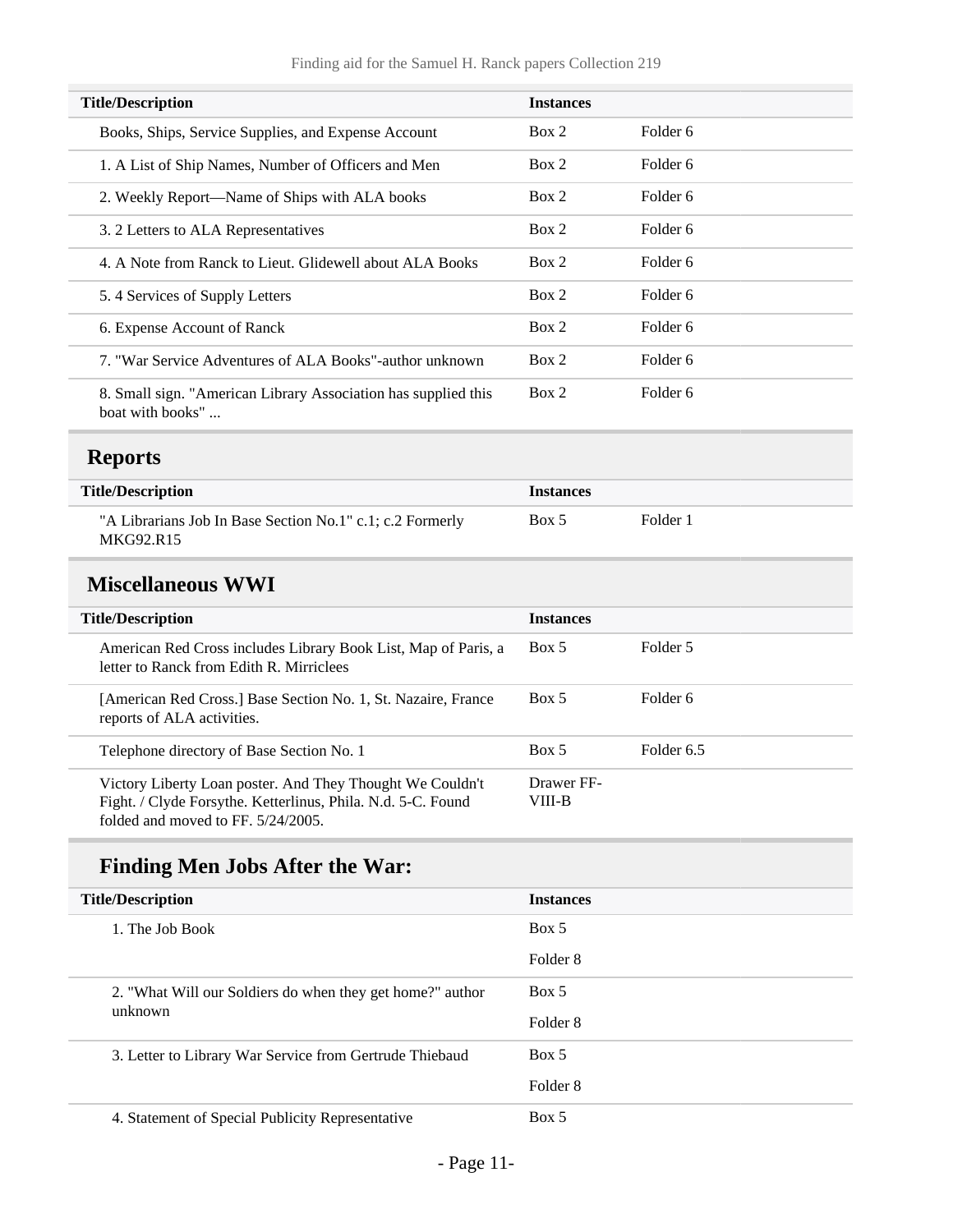|                                                            | Folder 8 |          |
|------------------------------------------------------------|----------|----------|
| 5. Letters to various librarians by Marian Humble, Special | Box 5    |          |
| <b>Publicity Representative</b>                            | Folder 8 |          |
| Sheet music, The Regulars by Sgt. Chester Mason., 1918     | Box 7    | Folder 1 |

## <span id="page-11-0"></span>**Souvenirs From France folder includes:**

| <b>Title/Description</b>                                                                        | <b>Instances</b> |                     |
|-------------------------------------------------------------------------------------------------|------------------|---------------------|
| 1) The Battle-Fields of France and Belgium"                                                     | Box 5            | Folder <sub>7</sub> |
| 2) Official Guide to Nantes                                                                     | Box 5            | Folder <sub>7</sub> |
| 3) Wilson / par Camille DuCray. (Collection Biographique<br>Picart)                             | Box 5            | Folder <sub>7</sub> |
| 4) ALA notice                                                                                   | Box 5            | Folder <sub>7</sub> |
| 5) America-Europa                                                                               | Box 5            | Folder <sub>7</sub> |
| 6) Folded Map. St. Nazaire                                                                      | Box 5            | Folder <sub>7</sub> |
| 7) Folded Map in ID folder: Grande Carte De L'Europe<br>Centrale" (Large map of Central Europe) | Box 5            | Folder <sub>7</sub> |

## <span id="page-11-1"></span>**Diaries. 10 maroon cover notebooks**

| <b>Title/Description</b>                                                                           | <b>Instances</b> |
|----------------------------------------------------------------------------------------------------|------------------|
| 1. Vol. I- "Personal Notes of Samuel H. Ranck in France, Jan. 1,<br>1919." Jan. $1-10$             | Box 4            |
| 2. Vol. II Jan. 10-18                                                                              | Box 4            |
| 3. Vol. III Jan. 18-25                                                                             | Box 4            |
| 4. Vol. IV Jan. 26-Feb. 6                                                                          | Box 4            |
| 5. Vol. V Feb. 6-15                                                                                | Box 4            |
| 6. Vol. VI Feb. 16-23                                                                              | Box 4            |
| 7. Vol. VII Feb. 24-Mar. 3 – contains card from daughter<br>Elizabeth                              | Box 4            |
| 8. Vol. VIII Mar. 3-4                                                                              | Box 4            |
| 9. Vol. #? May 17-25                                                                               | Box 4.5          |
| 10. No vol.# "Samuel H. Ranck, Record of disposition of A.L.A.<br>Books in France" Jan. 10-Aug. 25 | Box 4.5          |

## <span id="page-11-2"></span>**Military Publications**

| <b>Title/Description</b> | <b>Instances</b> |
|--------------------------|------------------|
| Official Circulars [1]   | Box 4.5          |

Official Circulars [2]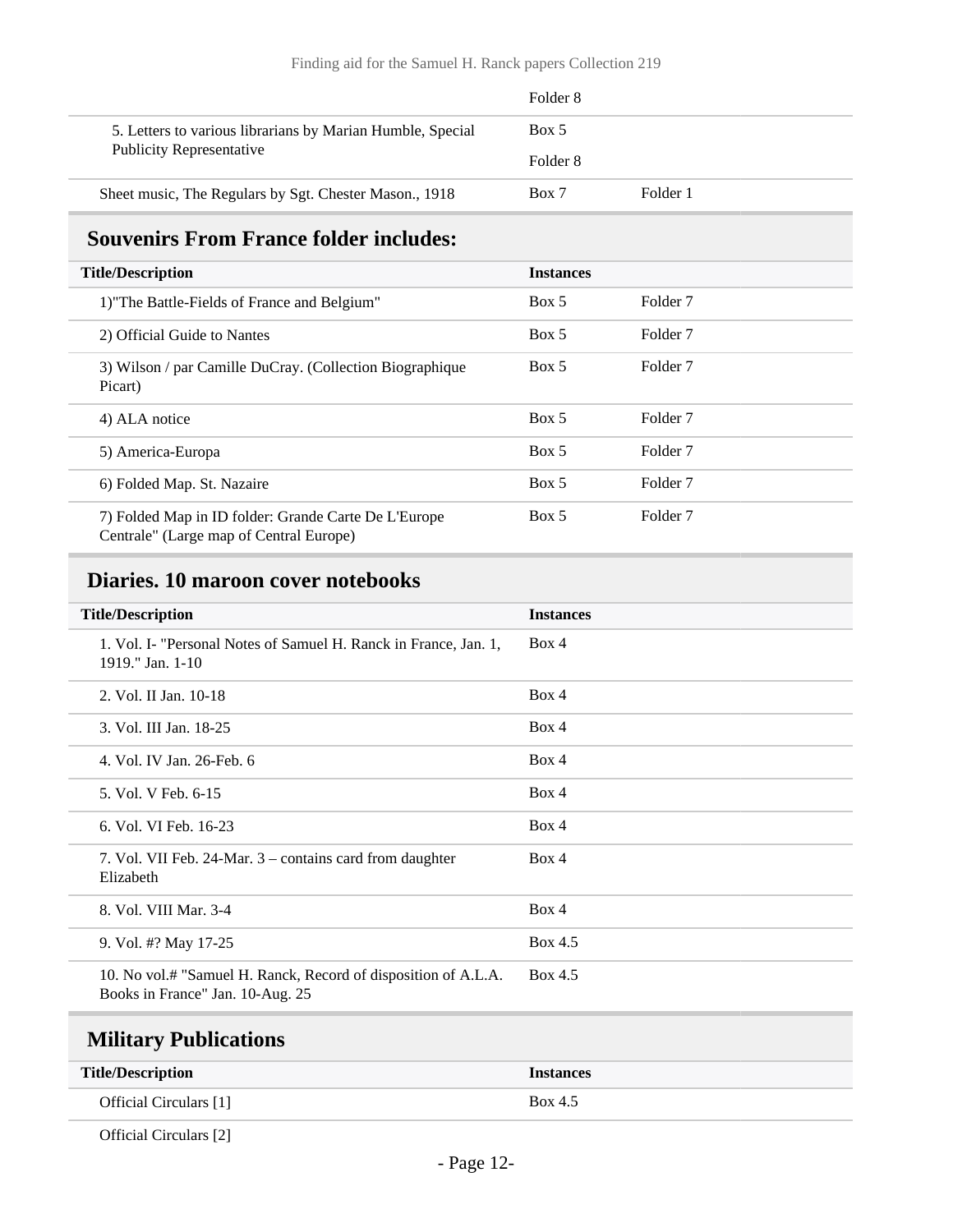Box 4.5

#### <span id="page-12-0"></span>**Miscellaneous Publications**

| тивеснаневая і арнеайшя                                                                                           |                  |
|-------------------------------------------------------------------------------------------------------------------|------------------|
| <b>Title/Description</b>                                                                                          | <b>Instances</b> |
| Seaside Resorts of Brittany from Mont Saint-Michel to Saint-<br>Nazaire. (Joanne Guide Books) Hanchette C., 1916. | Box 4.5          |

### **American Library Association, Library War Service.**

#### **General**

Small digital reproduction posters (not to the quality of the original). Note: These items have been placed in Ranck's collection as it is known that he served the ALA in provided library service to the troups. However, his work was in France, whereas these posters all appear to have U.S. Locations, and may be moved to Coll. 318 in the future.

| <b>Title/Description</b>                                                                                                                                                         | <b>Instances</b> |          |
|----------------------------------------------------------------------------------------------------------------------------------------------------------------------------------|------------------|----------|
| [Poster 1] P2006.057. Poster 1 has 15 images, interior and<br>exterior views. The interior view discussing branches in<br>YMCA buildings is identified as Camp Custer, Michigan. | Box 7            | Folder 4 |
| [Poster 2] P2008.007. Poster 2 has 6 images, mostly interior<br>views, with the top right being identified as Camp Custer,<br>Michigan.                                          | Box 7            | Folder 4 |
| Advertisements in French.                                                                                                                                                        | Box 4.5          |          |

#### **^** [Return to Table of Contents](#page-1-0)

### <span id="page-12-1"></span>**Series IV: Photographs**

### <span id="page-12-2"></span>**World War I related Photographs (5)**

| <b>Title/Description</b>                                                 | <b>Instances</b> |          |
|--------------------------------------------------------------------------|------------------|----------|
| Officers Reading Books at various camps and hospitals (13)               | $Box$ 3          | Folder 1 |
| Various Library Stations (13, including dup. images)                     | Box 3            | Folder 2 |
| Schools (9)                                                              | Box 3            | Folder 3 |
| Transportation of Books-Shipping, Loading, and Unloading<br>Books $(48)$ | $Box$ 3          | Folder 4 |
| Miscellaneous (7)                                                        | $Box$ 3          | Folder 5 |

### <span id="page-12-3"></span>**Images of Ranck.**

| <b>Title/Description</b>                                 | <b>Instances</b> |          |
|----------------------------------------------------------|------------------|----------|
| Samuel H. Ranck. Ref. Copy. Original located in Col. #43 | Box 3            | Folder 6 |
| Anti-TB Society group photo. 2 b/w photos                | Box 3            | Folder 6 |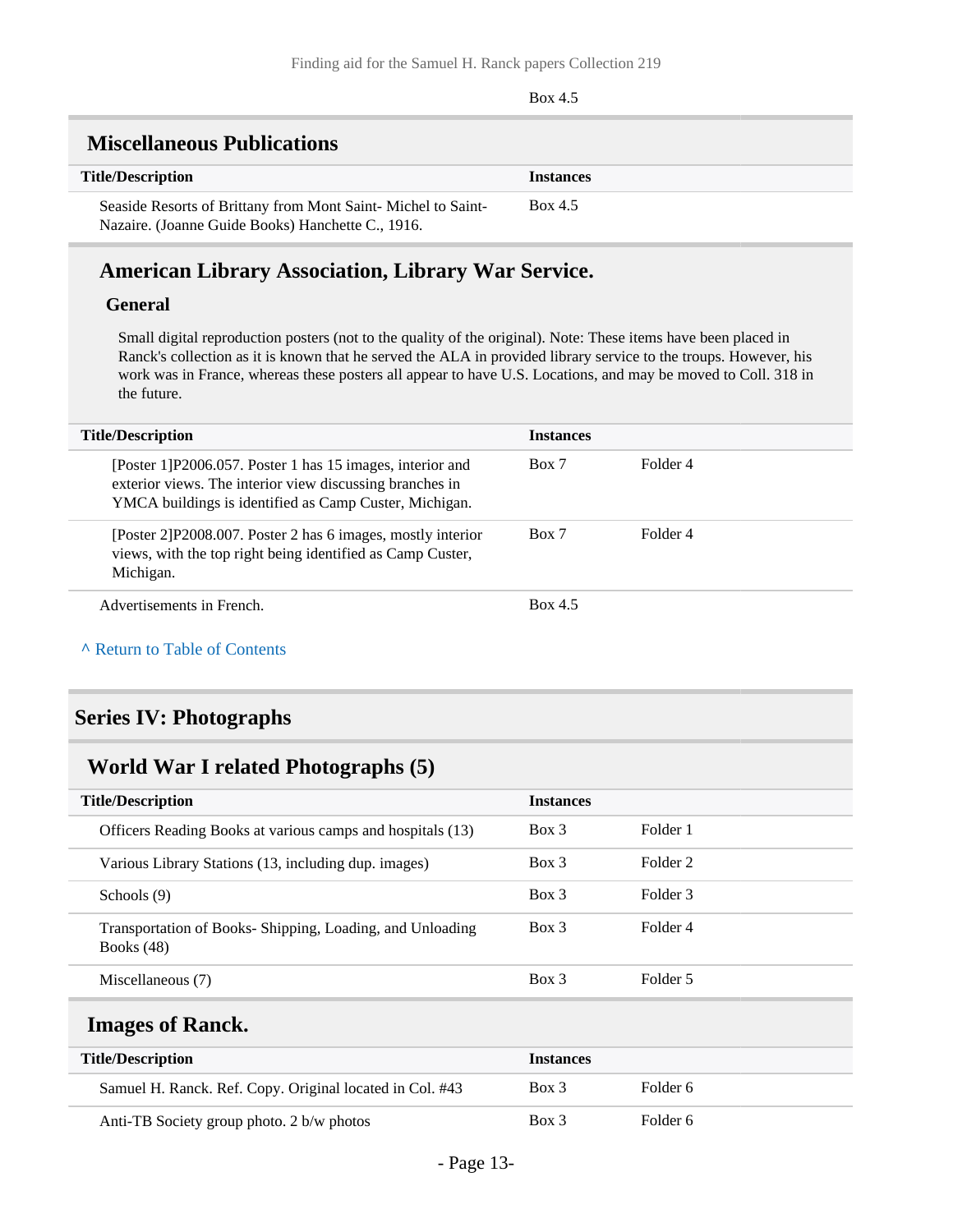| Group photo. 2 Ref copies. Original located in Col. #54-33-22                                                  | Box 3 | Folder 6 |
|----------------------------------------------------------------------------------------------------------------|-------|----------|
| Headshot of Samuel Ranck and a photograph taken of him in the<br>Ryerson Library on March 14, 1925. [2019.069] | Box 6 | folder 7 |
| Ranck family portrait including Samuel Ranck, his siblings and<br>parents, date unknown [2019.069]             | Box 7 | folder 2 |
| $M^2$ acallamaarra                                                                                             |       |          |

### <span id="page-13-0"></span>**Miscellaneous**

| <b>Title/Description</b>                                                                                                      | <b>Instances</b> |
|-------------------------------------------------------------------------------------------------------------------------------|------------------|
| White River. (1 b/w photo, framed w glass). 2000.047. "From<br>Samuel Ranck"--on verso. Possible from one of his canoe trips. | Box 4            |

#### **^** [Return to Table of Contents](#page-1-0)

### <span id="page-13-1"></span>**Series V: Franklin and Marshall Books**

| <b>Title/Description</b>                                                           | <b>Instances</b> |          |
|------------------------------------------------------------------------------------|------------------|----------|
| "Annual Register of Franklin and Marshall College" 1894-1895                       | Box 6            |          |
| "Obituary Record Franklin and Marshall Vol. 1 1897-1900" 1900                      | Box 6            |          |
| "Catalogue of Officers and Students, 1787-1903" 1903                               | Box 6            |          |
| "Thirty-fifth Reunion-Class of 1892 Franklin and Marshall<br>College" June 3, 1927 | Box 1            | Folder 7 |

#### **^** [Return to Table of Contents](#page-1-0)

## <span id="page-13-2"></span>**Series VI: Books Associated with Ranck**

| <b>Title/Description</b>                                                                                                                                                                         | <b>Instances</b> |
|--------------------------------------------------------------------------------------------------------------------------------------------------------------------------------------------------|------------------|
| A Journey Across The Rocky Mountains by John K. Townsend 2<br>copies                                                                                                                             | Box 6            |
| The Voyageur's Highway by Grace Lee Nute                                                                                                                                                         | Box 6            |
| History of Peace by Homer L. Boyle                                                                                                                                                               | Box 6            |
| Journal of a Residence on a Georgian Plantation in 1838-1839 by<br>Frances Anne Kemble                                                                                                           | Box 6            |
| The College Woman by Charles Thwing, 1894                                                                                                                                                        | Box 6            |
| Vulgate Bible, Latin version printed in Lyon's France in 1515 and<br>given to Samuel Ranck by the estate of John Lawrence, former<br>President of the Board of Library Commissioners. [2019.069] | Box 7            |

#### **^** [Return to Table of Contents](#page-1-0)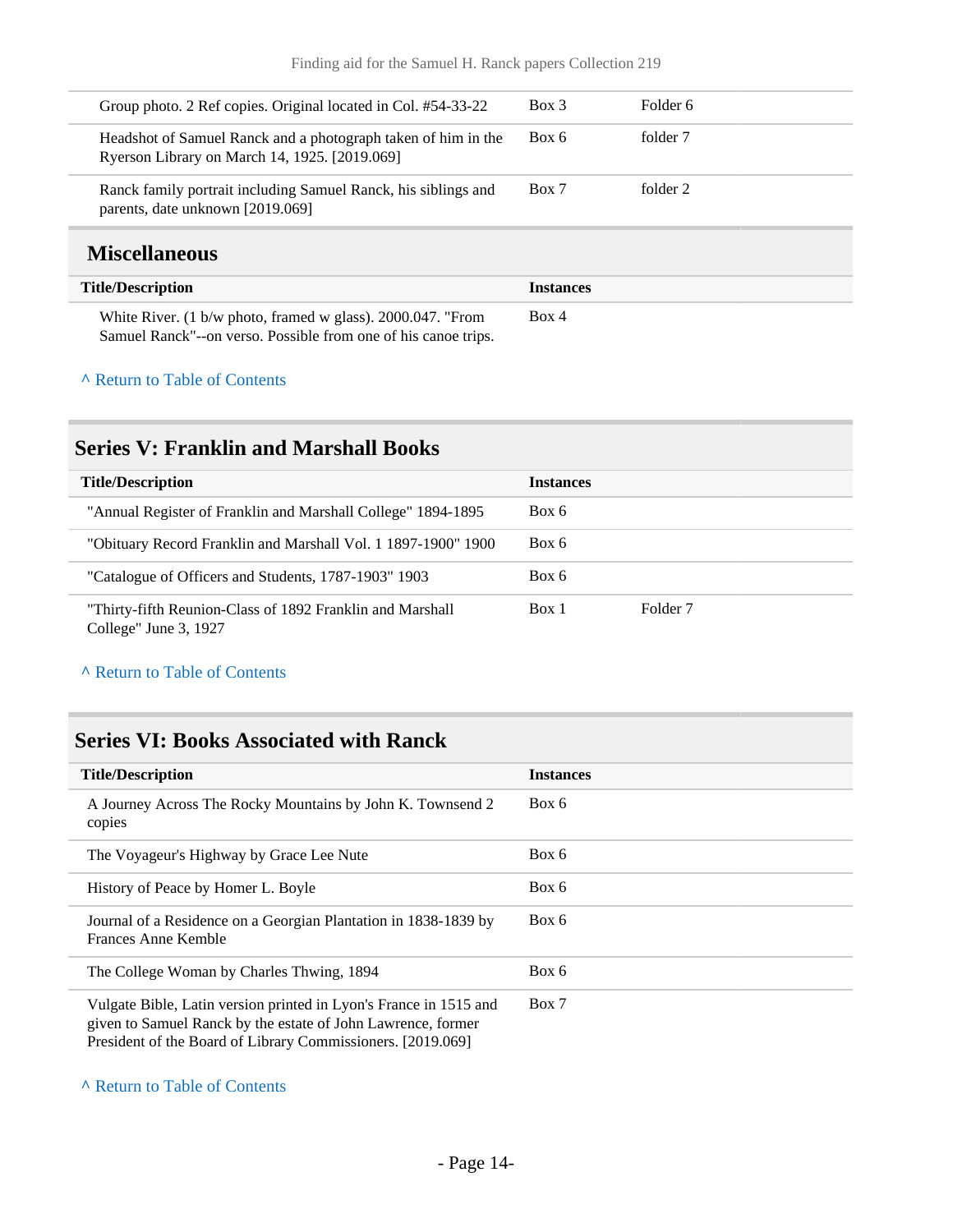## <span id="page-14-0"></span>**Series VII: National Activities**

### <span id="page-14-1"></span>**Promotion of Grand Rapids for ALA Meeting**

| <b>Title/Description</b>                                                                    | <b>Instances</b> |          |
|---------------------------------------------------------------------------------------------|------------------|----------|
| Retailing, August 29, 1931, p.13. "Nation-wide Publicity Drive<br>Planned by Grand Rapids." | Box 7            | Folder 5 |
| Grand Rapids Press, August 15, 1931, front page. "A.P. Johnson<br>Given Big Job."           | Box 7            | Folder 5 |

## <span id="page-14-2"></span>**ALA Grand Rapids Conference ca. 1936**

| <b>Title/Description</b>          | <b>Instances</b> |
|-----------------------------------|------------------|
| "Grand Rapids Next" An Invitation | Box 1            |
|                                   | Folder 9         |
| "Your Host" Grand Rapids Next     | Box 1            |
|                                   | Folder 9         |

### <span id="page-14-3"></span>**Michigan National Youth Administration**

| <b>Title/Description</b>                                         | <i><u><b>Instances</b></u></i> |
|------------------------------------------------------------------|--------------------------------|
| "Job Opportunities for Youth" Feb. 8, 1939. Formerly<br>M174.Un3 | Box 1                          |

### <span id="page-14-4"></span>**American Library Association**

| <b>Title/Description</b>                                                                                                                        | <b>Instances</b> |           |
|-------------------------------------------------------------------------------------------------------------------------------------------------|------------------|-----------|
| Code of Ethics for Librarians, Adopted by the Council of the<br>American Library Association. Wilson M. Ranck signed in the<br>top corner, 1939 | Box 1            | Folder 10 |

#### **^** [Return to Table of Contents](#page-1-0)

### <span id="page-14-5"></span>**Series VIII: Family**

## <span id="page-14-6"></span>**Wilson Ranck**

| <b>Title/Description</b>                                                                                           | <b>Instances</b> |
|--------------------------------------------------------------------------------------------------------------------|------------------|
| A letter from Wilson Ranck to Professor William Herbert<br>Hobbs- Facsimile. Real letter probably with the family. | Box 1            |
|                                                                                                                    | Folder 8         |
| A letter from Professor Hobbs to Wilson-Facsimile. Real letter<br>probably with the family.                        | Box 1            |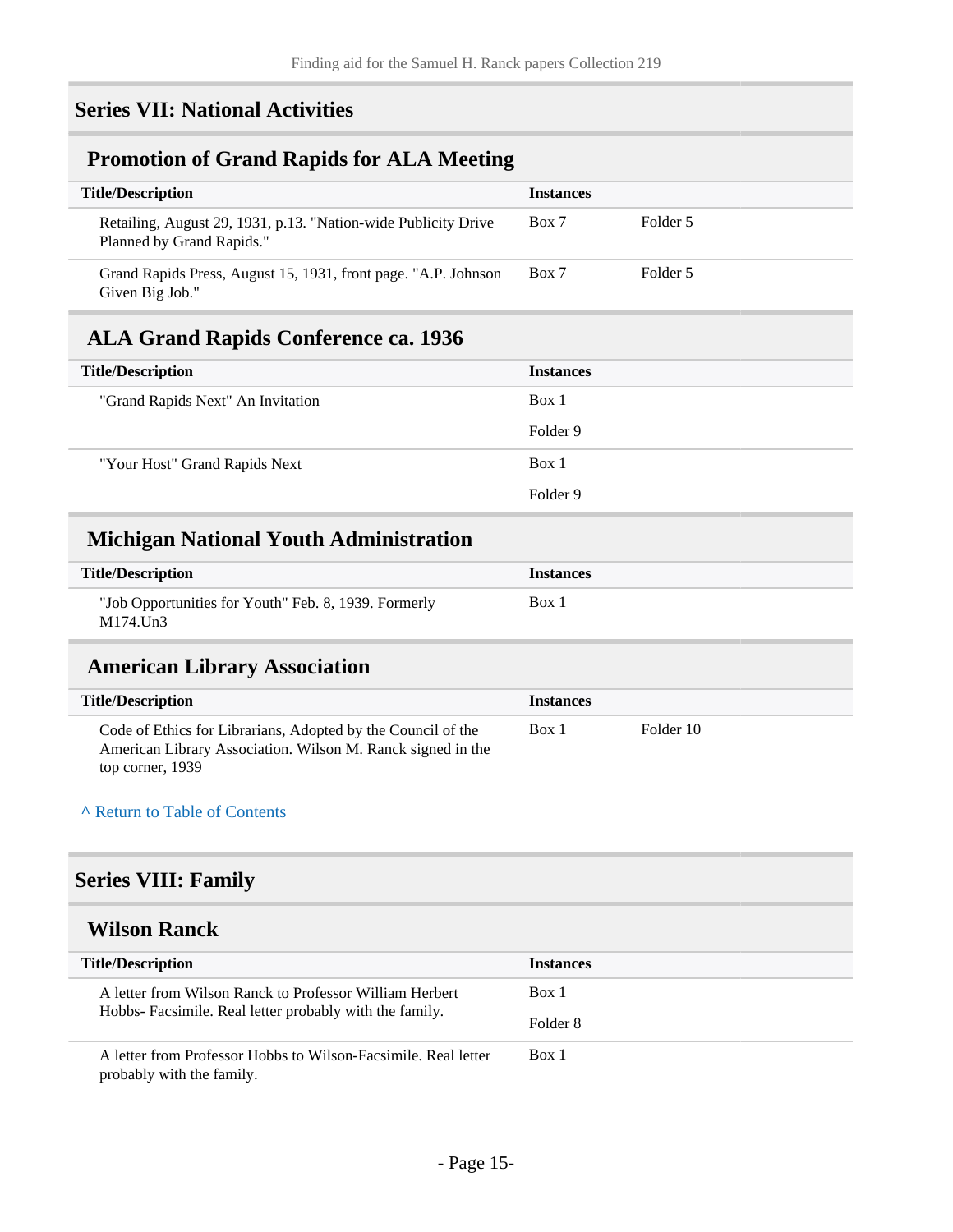|                                                                                      | Folder 8 |           |
|--------------------------------------------------------------------------------------|----------|-----------|
| Memories, guest book from Samuel H. Ranck funeral services<br>[2019.069], 1952-12-22 | Box 5    | folder 12 |

#### **^** [Return to Table of Contents](#page-1-0)

#### <span id="page-15-0"></span>**Series IX: Correspondence**

| <b>Title/Description</b>                                                                                                                                                                 | <b>Instances</b> |                     |  |
|------------------------------------------------------------------------------------------------------------------------------------------------------------------------------------------|------------------|---------------------|--|
| A Letter for all the Family. From S.S.La Lorraine. Original and<br>transcriptions., 1918-12-25                                                                                           | Box 2            | Folder <sub>7</sub> |  |
| American Library Association. Library WarService. St. Nazaire,<br>(France). (3 pgs. Typed), 1919-03-23                                                                                   | Box 2            | Folder <sub>7</sub> |  |
| St. Nazaire, 1919-04-19                                                                                                                                                                  | Box 2            | folder 7            |  |
| From Mr. Ranck's Letter of May 15, 1919. (2 pages<br>mimeographed)                                                                                                                       | Box 2            | Folder <sub>7</sub> |  |
| Letters on Library War Service, by S.H. Ranck (formerly<br>MKG92.R15L), 1918-1919                                                                                                        | Box 2            |                     |  |
| To Uncle Sam from Chase S. Osborn [2019.069], 1941-01-27                                                                                                                                 | Box 2            | Folder 11           |  |
| Written exchange between Theodore A. Distler at Franklin and<br>Marshall College and Samuel Ranck regarding an honorary degree<br>of Doctor of Letters [2019.069], 1942-01-24-1942-01-30 | Box 2            | Folder 12           |  |
| To Miss Blackburn from Samuel H. Ranck [2019.069],<br>1894-11-28                                                                                                                         | Box 2            | Folder 13           |  |
| Rancks Letter of resignation to Mr. Smith, Sept. 4, 1940.                                                                                                                                | Box 1            | Folder 1            |  |
| Unknown letter to Ranck about his family history, N.D.                                                                                                                                   | Box 1            | Folder 1            |  |
| Letter from Ranck to his son, Wilson. Facsimile. Nov. 8, 1939.<br>Location of original letter unknown, perhaps still with the family.                                                    | Box 1            | Folder 5            |  |

Letter contents primarily about Grand Rapids activities.

#### **^** [Return to Table of Contents](#page-1-0)

### <span id="page-15-1"></span>**Series X: Realia [2019.069]**

#### **General**

Three dimensional artifacts are typically out of the scope of the collection of The Grand Rapids Public Library's Local History and Special Collections department. However, as these items belonged to someone as important to the history of the Grand Rapids Public Library as Samuel Ranck, they have been added to his collection.

#### **Title/Description Instances**

Samuel Ranck's typewriter, unknown manufacturer and date